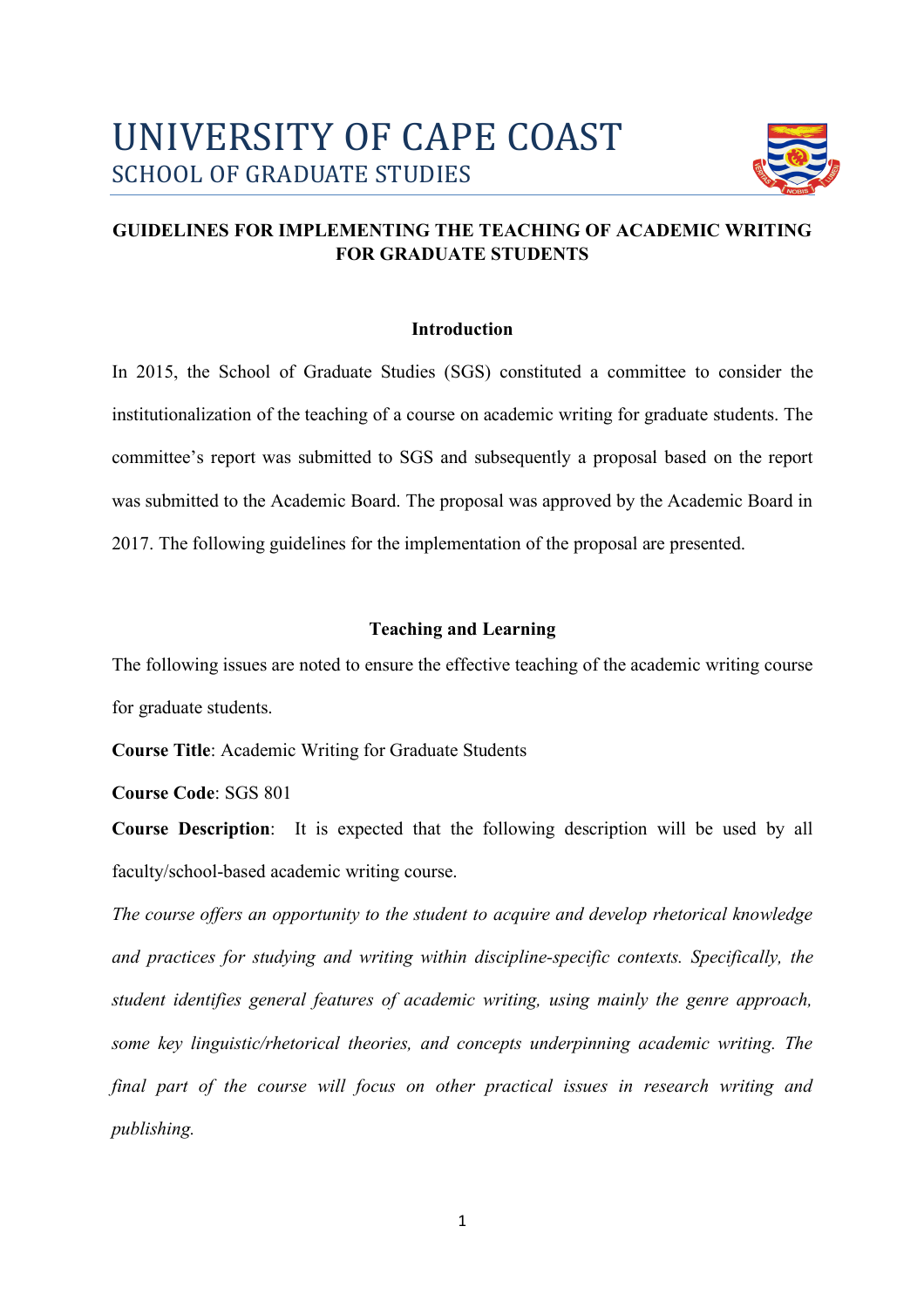**Course Structure**: An intensive three-credit bearing course that spans over an entire semester of thirteen (13) weeks is expected.

**Course Aim**: The goal of this course is to acquaint postgraduate students with the theoretical, procedural, and practical aspects of writing effectively a range of genres and part-genres within discipline-specific contexts. (the rationale for the course can be found in Appendix A)

**Target Group**: All postgraduate research students in regular and other modes are expected to take the course. A research postgraduate student at the University of Cape Coast who takes the course and passes it does not need to re-take it at the PhD level.

**Semester**: The course is to be taken by postgraduate research students in either the first or second semester in the first year. As in general university-wide courses at the undergraduate level, students are to take and pass this course. In other words, this course is a requirement for graduation.

**Sample set of topics**: Faculties and schools are to be guided by, and not necessarily be limited to, the suggested topics found in Appendix B.

**Mode of Teaching and Composition of Team:** Teaching **is** to be done by a combined team of three faculty (two discipline-specific lecturers and a Language/Writing specialist), with one of them being the Facilitator of the Course. It is expected that one of the two members from the school/faculty will be the Facilitator, ensuring that, first, the team come out with a course outline, agree on topics to be taught in line with the discipline-specific needs of the students, and discuss other curricular issues. (See Appendix C for the list of faculty in the Department of English or a language-related department who may be contacted to be members of the team to teach the course.)

**Material Development**: Selection of faculty's own authentic materials such as theses, research proposals and grant proposals, and research articles in their disciplines is essential. Materials from the reading list may be helpful.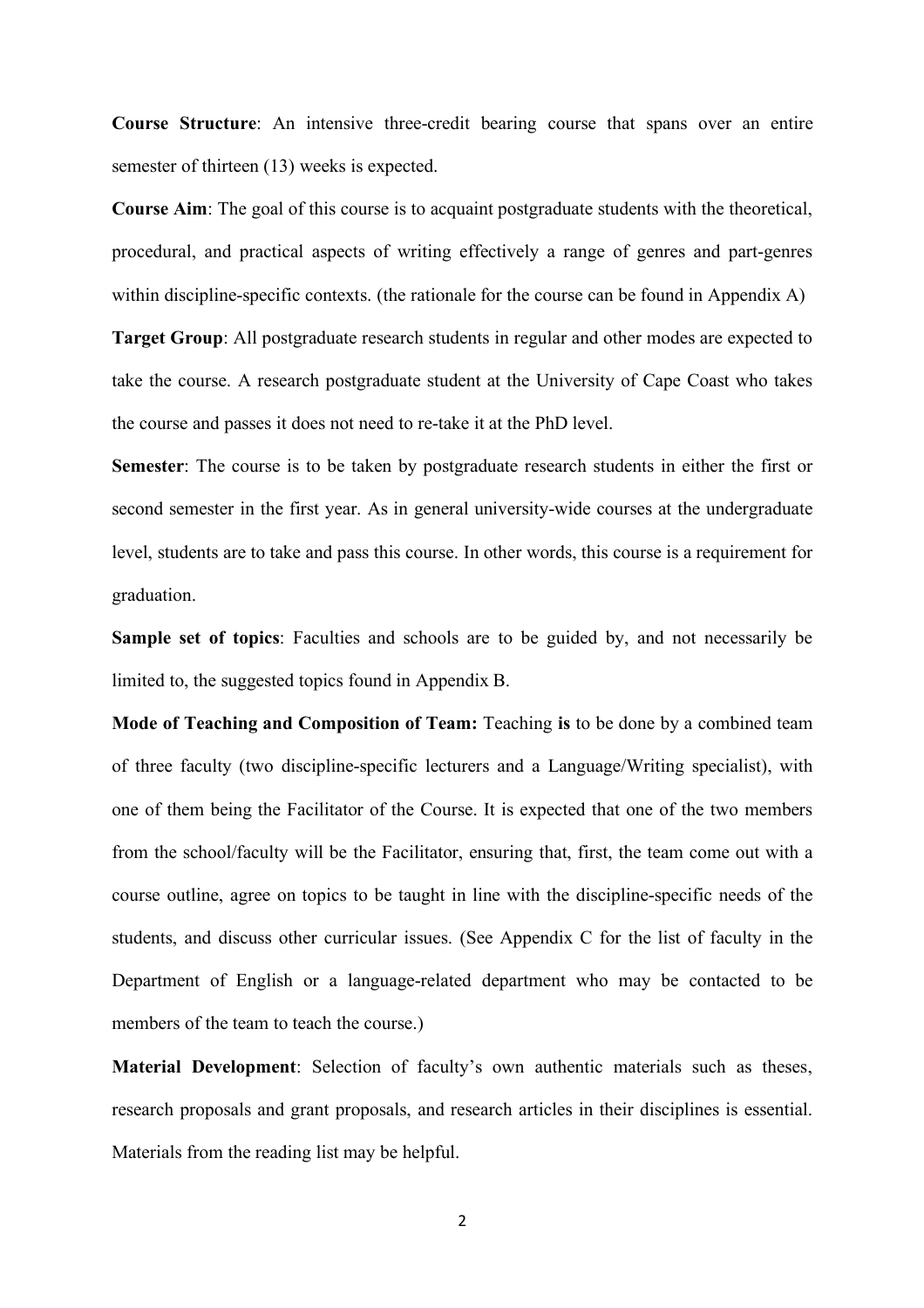**Course Policy**: The course policy should make definitive statements about attendance, participation, and plagiarism.

**Activities**: Activities may include sample writing analysis, guided instructions on the structural language features in discipline-specific writings, in-class group discussions, writing consultations, and writing

**Assessment Strategies**: Portfolio, teacher observation, and conferencing may be adopted in checking student progress; apply an ABC grade.

#### **Writing Pedagogies**

A combination of writing pedagogies such as product-based, process-based, genre-based, technology-based, and critical-based pedagogies are to be explored in the teaching of the course,

**Readings**: The reading list may consist of both required and suggested texts. As much as possible, texts should include local texts. (See suggested list in Appendix D.)

### **Administration**

**Housing of Course**: In the initial stage, this course is expected to be housed in a faculty or school. This has the advantage of ensuring direct supervision of the course by the Research Coordinator and Vice-Deans in the respective faculties and houses.

**Class:** Not more than twenty students from faculty/school will constitute a class. Where the students are more than twenty, we could have two or more streams in either the first or second semester. By the end of first year, students should have completed the course. The exception will be students who are unable to pass the course in the first year.

**Course Meetings:** To ensure the success of the teaching of the course, there is the need for the team teaching the course to have meetings at semester beginnings, during the semesters, and end of semester.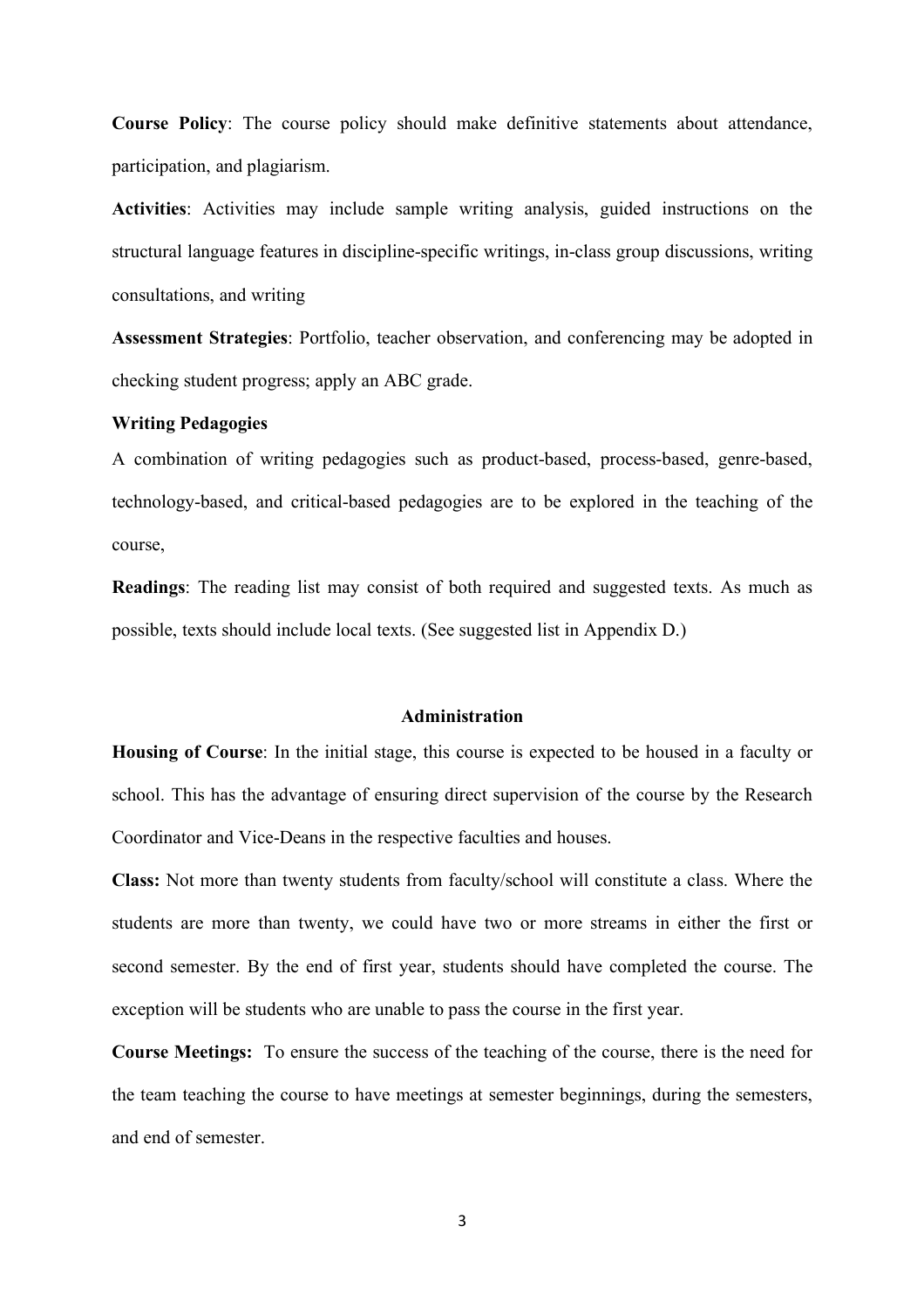**Supervision:** The School of Graduate Studies is to ultimately supervise the teaching of the course, obtaining direct feedback from the Facilitator of the course, Faculty Research Coordinator, Vice-Deans, the Writing Unit, and the Library.

**Training Sessions/Workshops/Seminars** to be organised by stakeholders. This may be initiated by the Vice-Dean with support from the Facilitator(s) of the course. Resource persons could come from the Library, Writing Unit, the Department of English, etc. Training sessions (both inter and intra faculty/schools) are encouraged among instructors for the sharing of experiences related to the teaching of the writing course.

**Administrative Support** is to be given by, at least, one Administrative Assistant. This person will be in charge of the records on both faculty and students involved in the teaching and learning of the course, provision of teaching and learning materials, and venue. Other tasks for the Administrator involve liaising with the team members and course representative, keeping of results, etc. Other tasks may be assigned by the Research Coordinator together with the Course Facilitator.

**Tuition and Remuneration**. Faculty involved may be paid for teaching this course as extra teaching if they go beyond the number of course load of 12 credits.

#### **Conclusion**

As in all new courses, challenges are expected. However, it is expected that all stakeholders (Deans, Vice-Deans, Research Coordinator, Course Facilitators, Writing Unit, Library, and students) will demonstrate commitment, dedication, and hard work in order to ensure the success of teaching this course.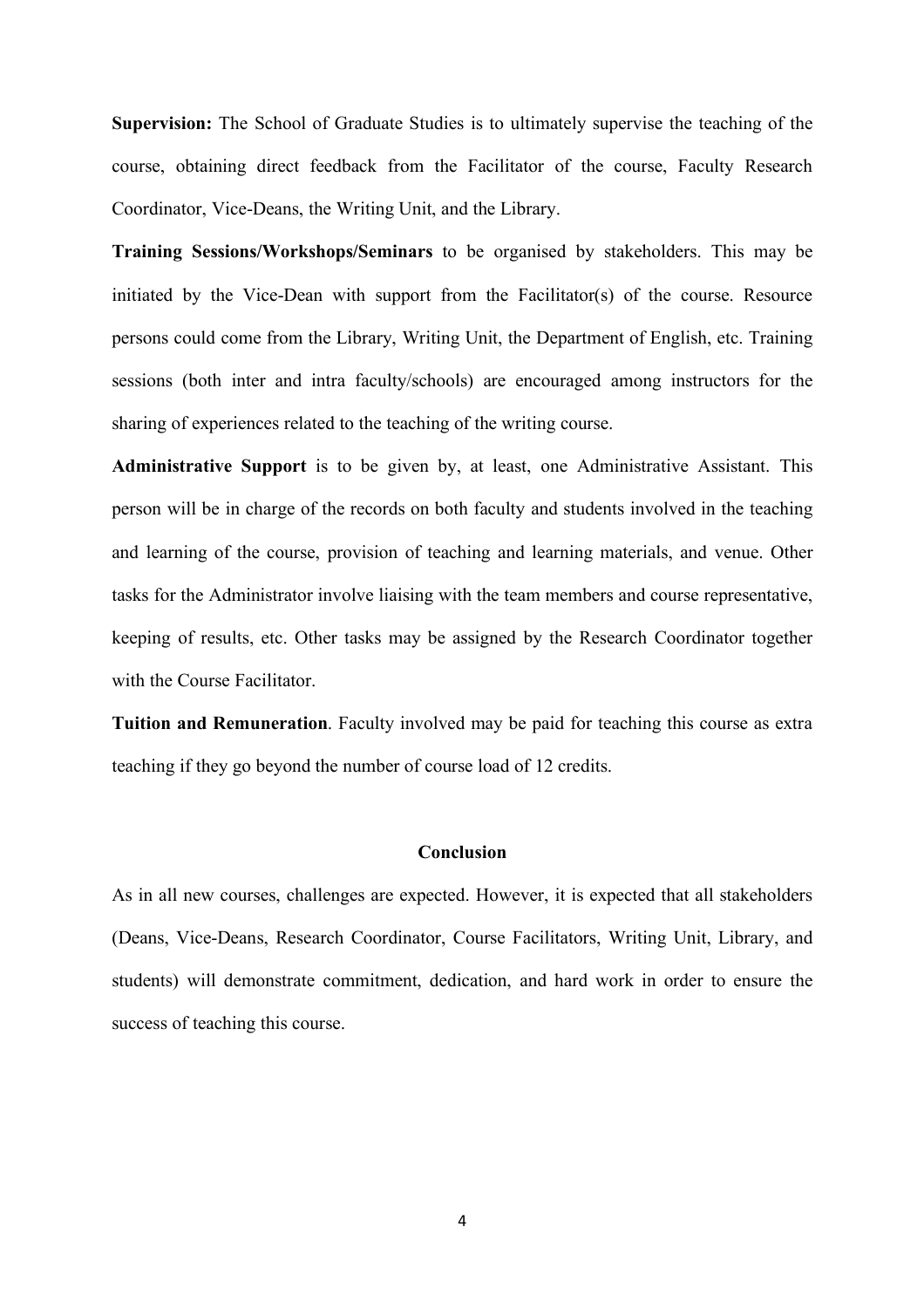#### APPENDIX A

### SOME ASPECTS OF PROPOSAL SENT TO ACADEMIC BOARD

#### **1.0 Proposed Graduate Academic Writing Course**

#### **2.0 Course Title: Academic Writing for Graduate Students**

#### **3.0 Rationale of the Course**

Effective postgraduate research reporting requires not only knowledge of research methodology, but also support services related to language/translation, information literacy, and statistics. A key means of disseminating research findings is through writing. While several universities in Anglo-American, European, and Asia-Pacific settings have recognized the need to include Graduate Writing Programmes (GWPs) and Graduate Writing Courses (GWCs) in their curriculum**,** this is yet to garner similar attention in universities in Ghana. The proposed GWC, thus, responds to the internationalization of graduate research reporting and publishing. Further, the traditional undergraduate writing courses variously known as Communicative Skills (CS), General Composition (GC), and English for Academic Purposes (EAP) in English-medium universities are generally known to be insufficient preparation for graduate-level writing tasks. Yet, while institutions in English-medium universities in Ghana have long seen these writing courses as integral to undergraduate studies, the same cannot be said for students studying at the graduate level.

There are concerns about the shifting demographics in graduate student population which has led to institution-wide failures where time-to-degree and completion rates are concerned. The proposed GWC seeks to not only avoid these failures, but also add value to degrees for our postgraduate students and making their final research reports as strong as possible. A further reason for the institutionalization of the GWC for students is the increased demands on faculty time. Overburdened faculty have less interest in adding individualized teaching of academic and professional writing to the other demands on their time.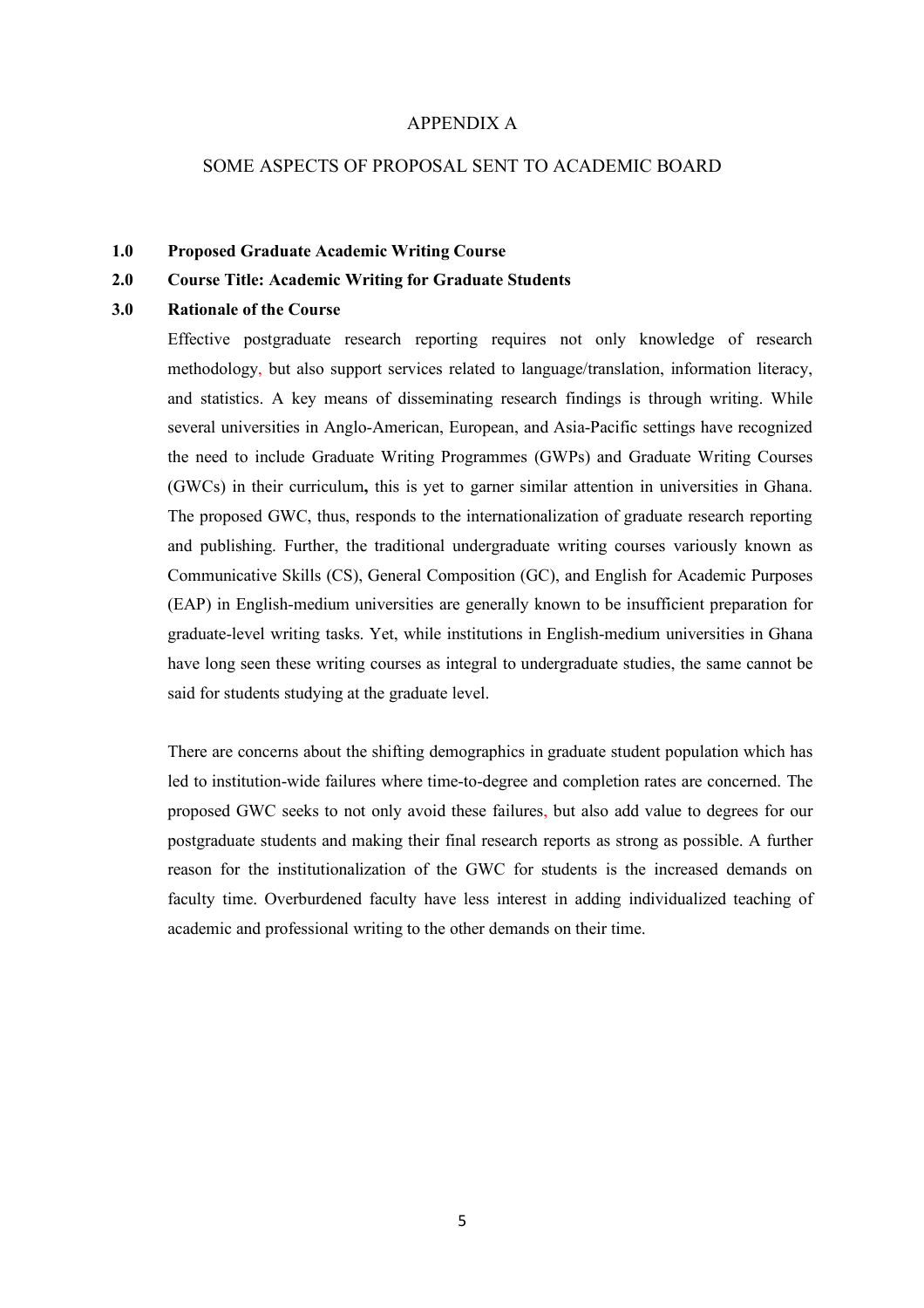# APPENDIX B

# COURSE CONTENT

| <b>WEEK</b>    | <b>TOPIC</b>                                                                               |  |  |  |
|----------------|--------------------------------------------------------------------------------------------|--|--|--|
| 1              | Research and knowledge                                                                     |  |  |  |
|                | Features of academic writing                                                               |  |  |  |
| $\overline{2}$ | Theories in academic writing (genre, socio-constructionism,<br>$\bullet$                   |  |  |  |
|                | argumentation, metadiscourse, etc)                                                         |  |  |  |
| 3              | Rhetorical concepts (audience, purpose, organization, style,<br>$\bullet$                  |  |  |  |
|                | flow, presentation, etc)                                                                   |  |  |  |
| $\overline{4}$ | Written academic whole genres (research articles, thesis,<br>$\bullet$                     |  |  |  |
|                | dissertations, research proposal, grant proposal, seminar                                  |  |  |  |
|                | paper, conference paper, book review, article review, lab                                  |  |  |  |
|                | reports, annotated bibliography, etc.)                                                     |  |  |  |
| 5              | Written academic part-genres (abstract, acknowledgment,                                    |  |  |  |
|                | content,<br>introduction,<br>of<br>literature<br>table<br>review,                          |  |  |  |
|                | methodology, analysis and discussion, conclusion, reference                                |  |  |  |
|                | list, etc)                                                                                 |  |  |  |
| 6              | Written texts in support of the research process (requests,<br>$\bullet$                   |  |  |  |
|                | reminders<br>submission<br>and<br>responses,<br>letters,                                   |  |  |  |
|                | correspondence with editors, manuscript reviews, responses                                 |  |  |  |
|                | to reviewer comments, bio-statements                                                       |  |  |  |
| $\overline{7}$ | Written texts in support of a research career (curriculum<br>$\bullet$                     |  |  |  |
|                | vitae, fellowship applications, job and position applications,                             |  |  |  |
| 8              | letters of recommendation, etc)                                                            |  |  |  |
|                | Incorporating visuals and other semiotic<br>devices<br>in<br>$\bullet$<br>academic writing |  |  |  |
| 9              | Lexical and grammatical choices and their discourse<br>$\bullet$                           |  |  |  |
|                | functions in academic writing                                                              |  |  |  |
| 10             | Understanding and using written feedback by faculty in<br>$\bullet$                        |  |  |  |
|                | academic writing tasks                                                                     |  |  |  |
| 11             | Citation practices and plagiarism<br>$\bullet$                                             |  |  |  |
| 12             |                                                                                            |  |  |  |
| 13             | Proofreading and editing in academic writing                                               |  |  |  |
|                | Social and political processes involved in writing for your<br>$\bullet$                   |  |  |  |
|                | discipline and publishing                                                                  |  |  |  |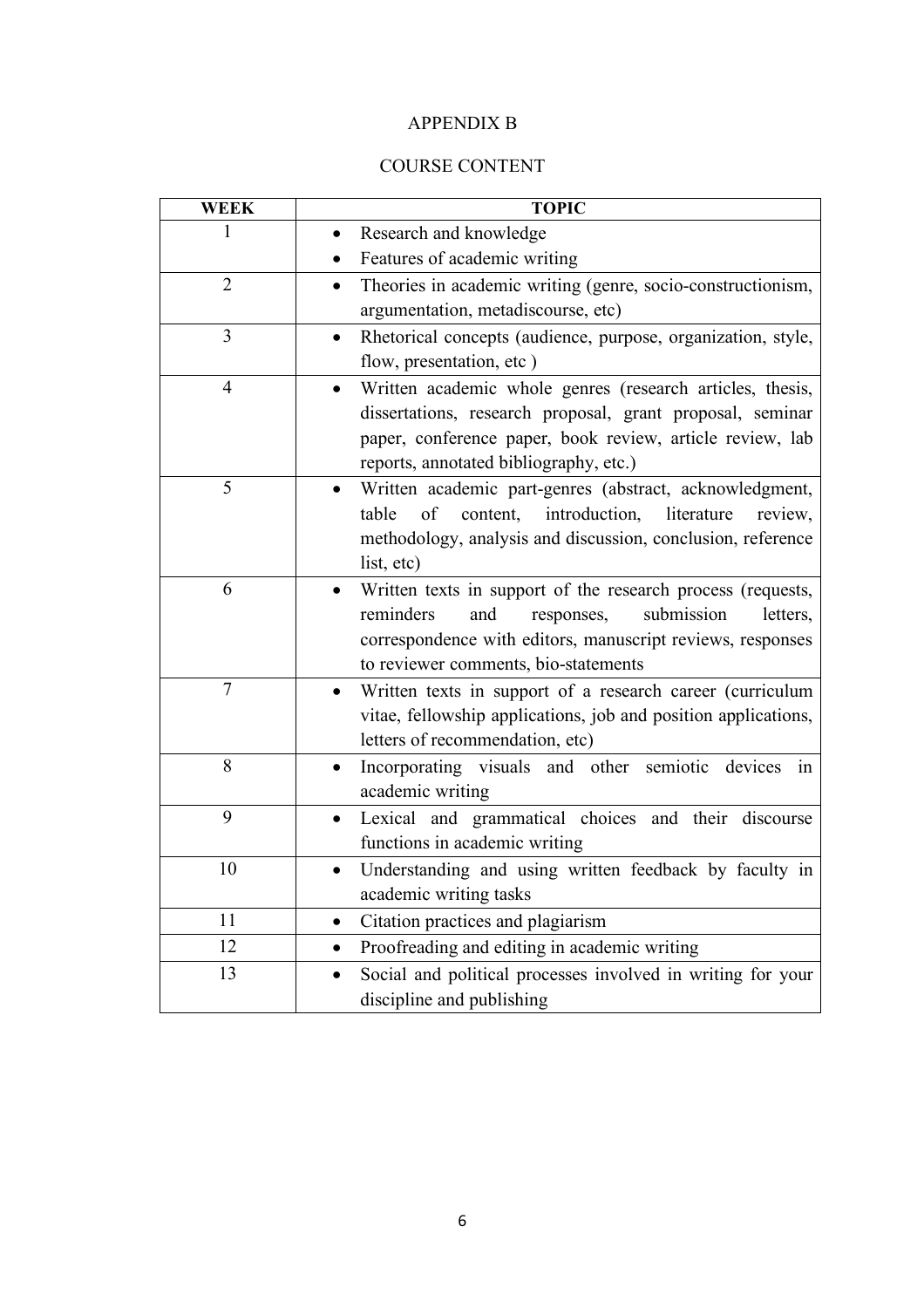### APPENDIX C

# STAFF LIST OF FACULTY FROM DEPARTMENT OF ENGLISH AND ALLIED DEPARTMENTS FOR THE TEACHING OF ACADEMIC WRITING FOR GRADUATE **STUDENTS**

| <b>Name of Staff</b> | <b>Full Time</b> | <b>Highest</b> | <b>Area/s of Specialization</b> | Rank      |
|----------------------|------------------|----------------|---------------------------------|-----------|
|                      |                  | Qualification  |                                 |           |
| Prof. L.K.           | Full-Time        | PhD            | World Englishes                 | Professor |
| Owusu-Ansah          |                  |                |                                 |           |
| Prof. J. B. A.       | Full Time        | PhD            | Academic Writing,               | Associate |
| Afful                |                  |                | Rhetoric in Academic &          | Professor |
|                      |                  |                | Professional                    |           |
|                      |                  |                | Communication,                  |           |
|                      |                  |                | Postgraduate Pedagogy           |           |
| Prof. Dora F.        | <b>Full Time</b> | PhD            | <b>Ideology and Power</b>       | Associate |
| Edu-Buandoh          |                  |                | in Institutional                | Professor |
|                      |                  |                | Discourses,                     |           |
|                      |                  |                | Discourse Analysis,             |           |
|                      |                  |                | Multiliteracies                 |           |
| Dr. K. Sarfo         | Full Time        | PhD            | Discourse Analysis              | Senior    |
| Kantanka             |                  |                |                                 | Lecturer  |
| Dr. Edem             | <b>Full Time</b> | PhD            | Discourse Analysis              | Senior    |
| Bakah                |                  |                |                                 | Lecturer  |
| Dr. J. Arko          | <b>Full Time</b> | PhD            | Literacy Practices,             | Lecturer  |
|                      |                  |                | Grammar, & Semantics            |           |
| Dr R.S. Ngula        | <b>Full Time</b> | PhD            | Academic Writing,               | Lecturer  |
|                      |                  |                | Corpus Linguistics,             |           |
|                      |                  |                | Ghanaian English,               |           |
| Dr. I.N.             | <b>Full Time</b> | PhD            | Academic Writing                | Lecturer  |
| Mwinlaaru            |                  |                | <b>Systemic Functional</b>      |           |
|                      |                  |                | Grammar                         |           |
| Dr. Wincharles       | Full-Time        | PhD            | Technical & Professional        | Lecturer  |
| Coker                |                  |                | Communication,                  |           |
|                      |                  |                | <b>Visual Rhetoric</b>          |           |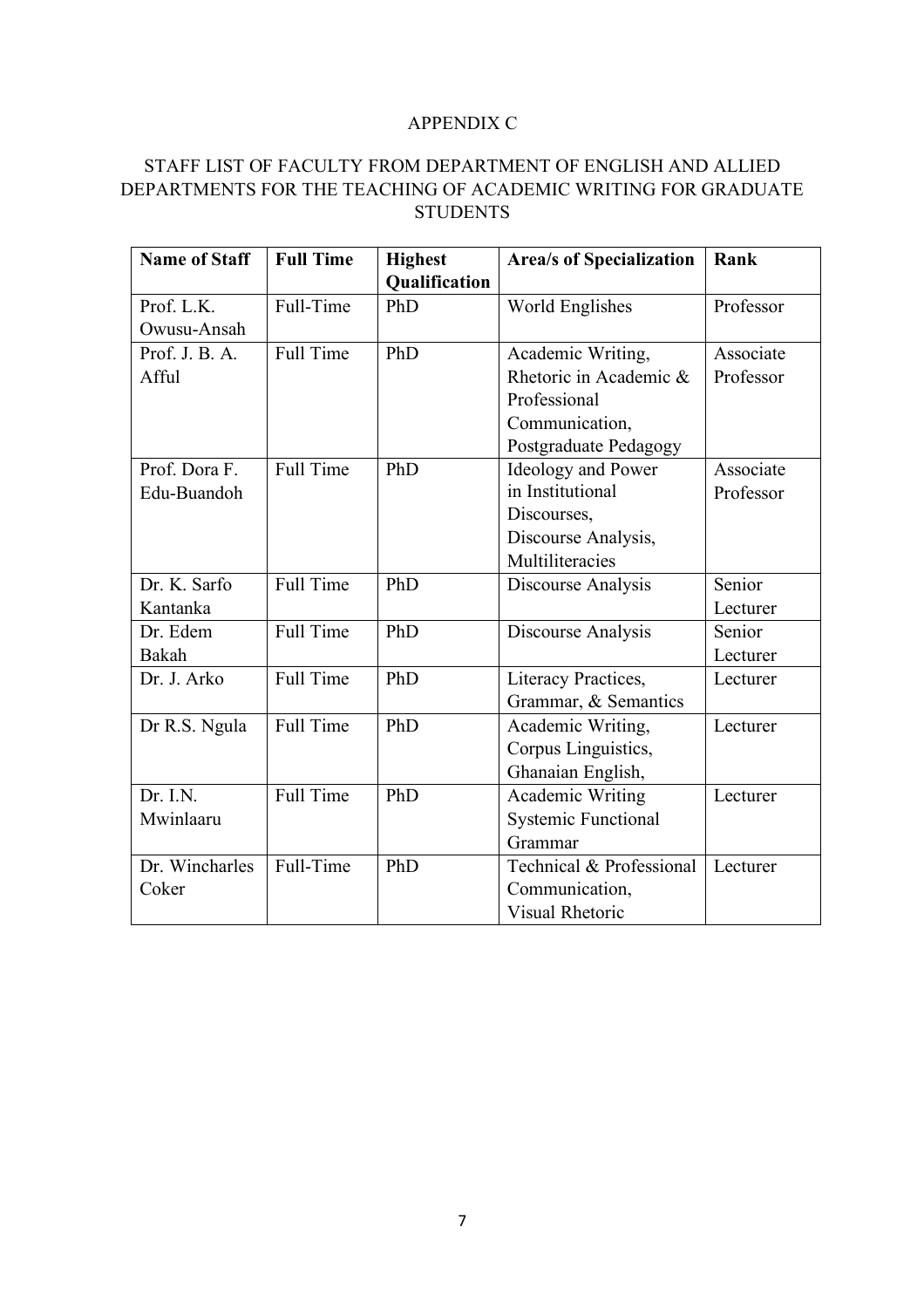## APPENDIX D SOME SUGGESTED LIST OF REFERENCES

- Adika, G. S. K. (2012). Language teaching, critical voice and the construction of knowledge. In H. Lauer & K. Anyidoho (Eds.) *Reclaiming the Human Sciences and the Humanities through African Perspective,* Vol. II, (pp. 1493-1502). Accra: Sub Saharan Publishers.
- Adika, G. S. K. (2014). Ghanaian graduate students' knowledge of referencing in academic writing and implications for plagiarism, *Frontiers of Language and Teaching*, 5(1), 75-80.
- Adika, G.S.K. (2015). Credibility and accountability in academic discourse: Increasing the awareness of Ghanaian graduate students. *Practice and Theory in Systems of Education,* 10(3), 227-244.
- Afful, J. B. A. (2008). Engaging with the writing of a thesis: A narrative of a recently graduated doctoral researcher. *Drumspeak,* 1(1), 1-21.
- Afful, J. B. A. (2009). Advanced academic literacy and the role of academic editors in research writing. *Nebula***.** 6 (4), 19-39.
- Afful, J. B. A. (2012). Postgraduate thesis writing in the Humanities: Advanced academic literacy and the role of Applied Linguistics. In D.F. Edu-Buandoh & A. B. Appartaim (Eds.). *Between language and literature* (pp. 133-148). Cape Coast: University of Cape Coast Press.
- Afful, J. B. A., & Janks, H. (2013). The politics of citation: An analysis of doctoral theses across disciplines. *Critical Approaches to Discourse Analysis across Disciplines,* 6 (2),193-210.
- Aitchison, C. & Lee, A. (2006).Research writing: Problems and pedagogies*. Teaching in Higher Education, 11* (3), 365-278.
- Bazerman, C. & Prior, P. (2004). *What writing does and how it does it: An introduction to analyzing texts and textual practices*. Mahwah: Lawrence Erlbaum.
- Bereiter, C. & Scardamalia, M. (1987). *The psychology of written composition*. Hillsdale, NJ: Lawrence Erlbaum.
- Biber, D. (2006). *University language*: *A corpus-based study of spoken and written registers. Studies in corpus linguistics 23*. Amsterdam: John Benjamins.
- Bitchener, J. & Basturmen, H. (2006). Perceptions of the difficulties of postgraduate L2 thesis students writing the discussion section. *Journal of English for Academic Purposes*. 5, 4-18.
- Bruce, I. (2008). *Academic writing and genre*. London: Continuum.
- Cafferella, R. S., & Barnett, B. G. (2000). Teaching doctoral students to become scholarly writers: The importance of giving and receiving critiques. *Studies in Higher Education, 25*(1), 39-52.
- Canagarajah, S. (2002). *A geopolitics of academic writing*. Pittsburgh: University of Pittsburgh Press.
- Caplan, N. (2012). *Grammar choices for graduate and professional students*. Ann Arbor: University of Michigan Press.
- Graff, G. & Birkenstein, C. (2014). *They say, I say: The moves that matter in academic writing* (3rd ed.). Ann Arbor: University of Michigan Press.